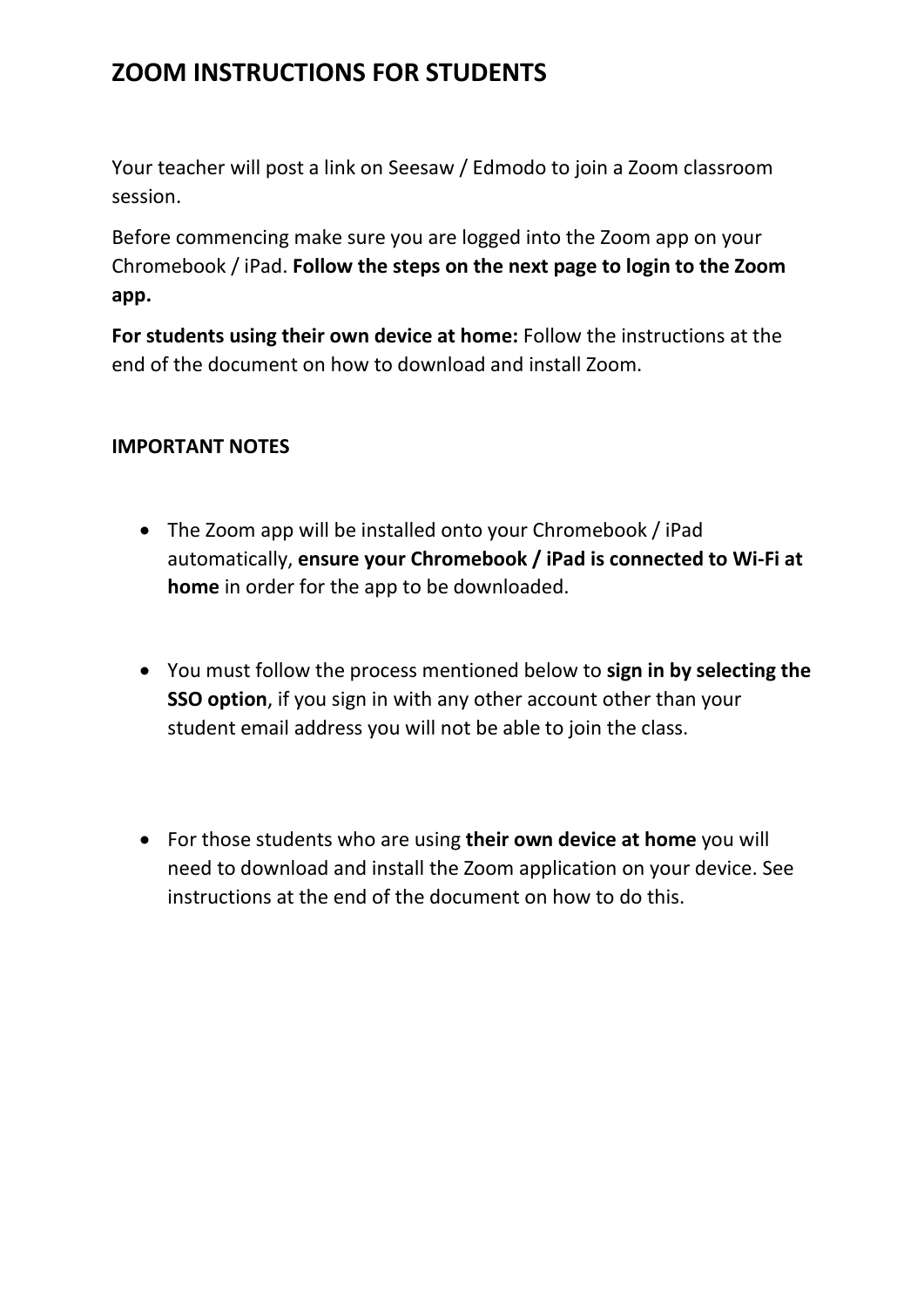## **ZOOM INTRUCTIONS FOR STUDENTS**

# Signing in to Zoom

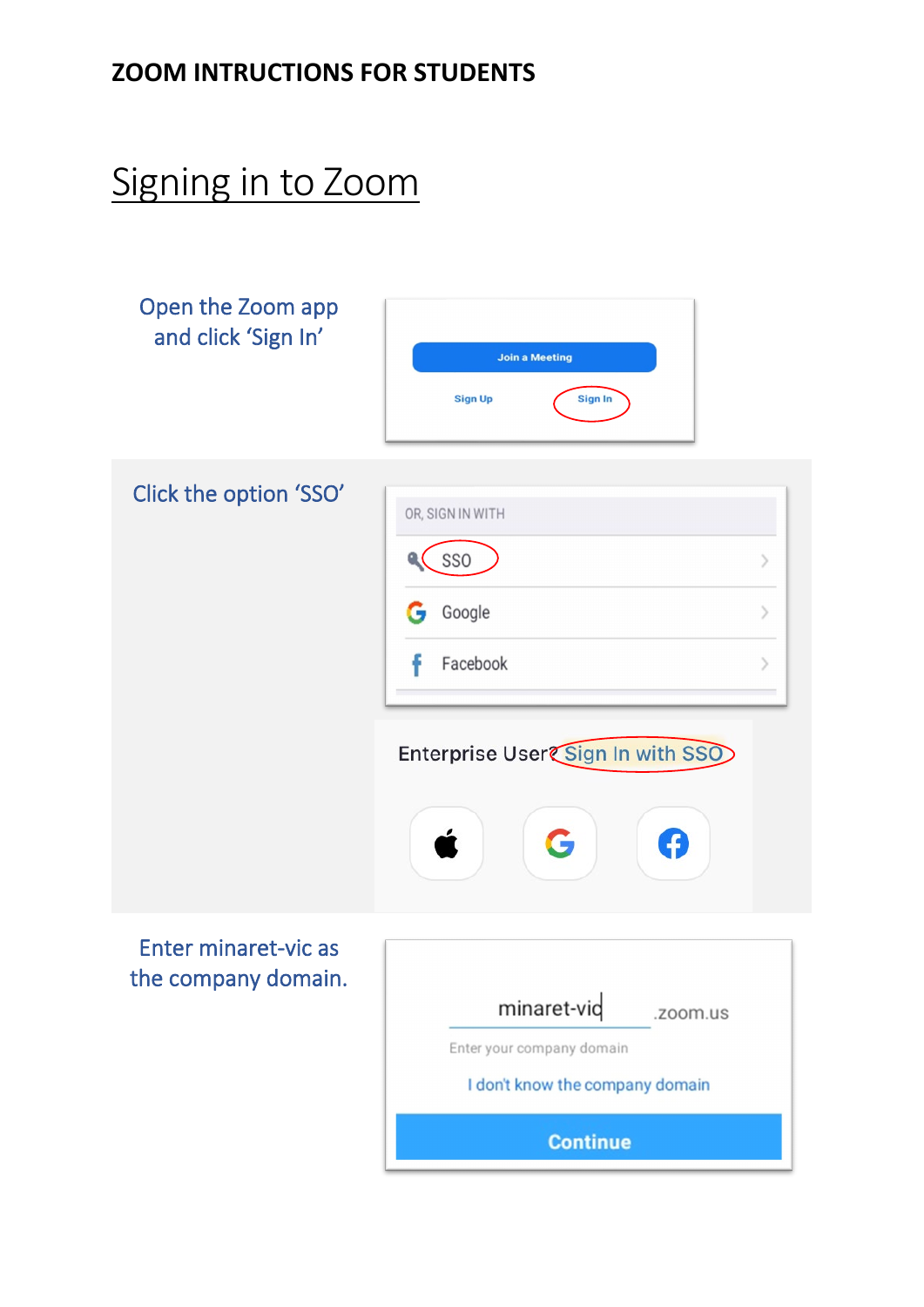### **ZOOM INTRUCTIONS FOR STUDENTS**



Once done, you can now click on the Zoom link posted by the teacher on Seesaw / Edmodo.

The Zoom link on Seesaw / Edmodo will look like this.

Click on the link to open the Zoom app and join the session.